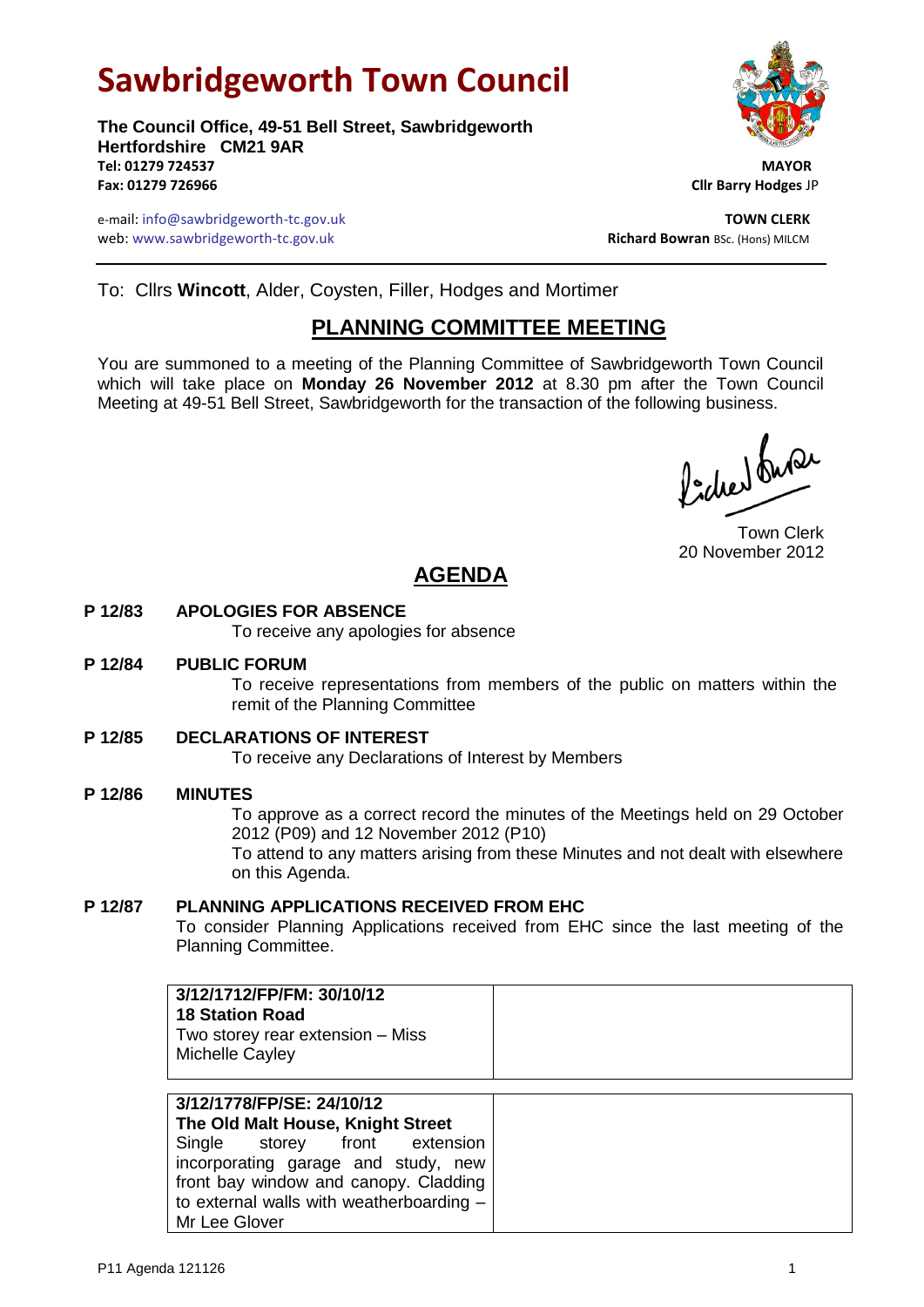| 3/12/1808/FP/SE: 01/11/12<br><b>25 Rowney Gardens</b><br>Two storey side extension, single storey<br>front and rear extensions and front<br>canopy – Mr Jamie Berrecloth                 |  |
|------------------------------------------------------------------------------------------------------------------------------------------------------------------------------------------|--|
| 3/12/1821/FP/SE: 12/11/12<br>Land to the rear of the Forebury<br><b>Substation, The Forebury</b><br>Erect new detached four bedroom<br>dwelling with associated garage<br>Rambledale Ltd |  |
| 3/12/1837/OP/FM: 05/11/12<br><b>32 Bullfields</b><br>Erection of 3 No. dwellings with garaging<br>and access - Mr & Mrs J Holden                                                         |  |
| 3/12/1902/FP/MP: 15/11/12<br><b>17A Bell Street</b>                                                                                                                                      |  |

Change of use from shop (A1) dry cleaners to take away hot food establishment (A5) – Mr William Cunliffe

#### **P 12/88 LATE PLANNING APPLICATIONS**

To deal with Planning Applications Notifications from E.H.C. (if any) following the publication of this Agenda and received before 22 November 2012.

#### **P 12/89 PLANNING DECISIONS MADE BY EHC**

To receive Planning Decisions from EHC (The Town Council's comments are shown in brackets)

| 3/12/1390/FN<br><b>25 Wychford Drive</b><br>Two storey rear extension and replacement roof to<br>front entrance                                                     | Granted<br>(No Objection)  |
|---------------------------------------------------------------------------------------------------------------------------------------------------------------------|----------------------------|
| 3/12/1414/FP<br>Hand and Crown Public House, High Wych<br>Road<br>Detached dwelling                                                                                 | Refused<br>(Refuse)        |
| 3/12/1476/FP<br>Land adj, Primrose Cottage, High Wych Road<br>Change of use of land for the storage of caravans<br>and motorhomes (retrospective)                   | <b>Refused</b><br>(Refuse) |
| 3/12/1494/FP<br>37 Parkway<br>Single storey and two storey side extension, single<br>storey front and rear extension and pitched roof to<br>existing rear elevation | Granted<br>(No Objection)  |